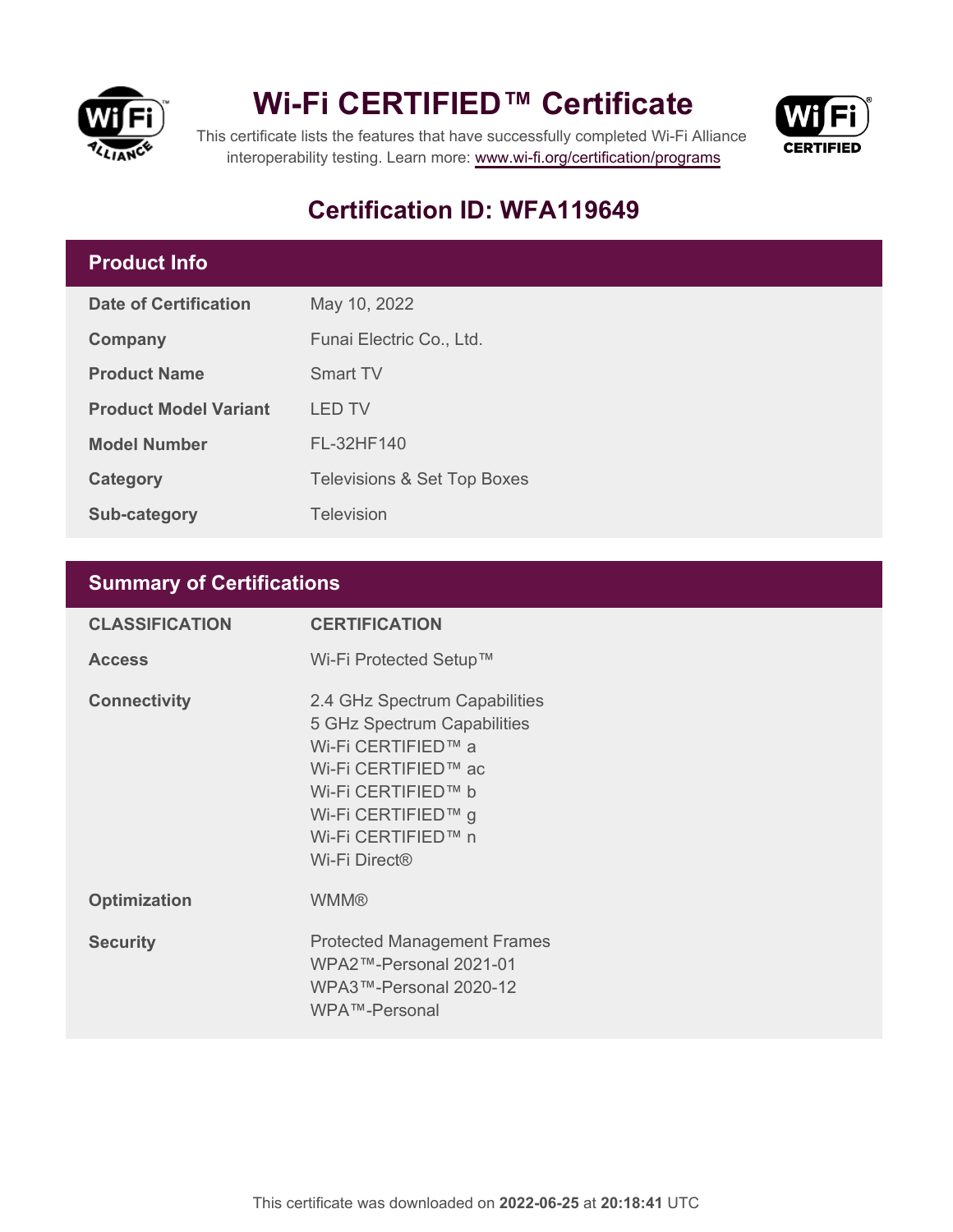

# **Wi-Fi CERTIFIED™ Certificate**

**Certification ID: WFA119649**



| <b>Role: Station</b>                                                                                                                  | Page 2 of 3                                                                                 |                |                |  |
|---------------------------------------------------------------------------------------------------------------------------------------|---------------------------------------------------------------------------------------------|----------------|----------------|--|
| <b>Wi-Fi Components</b>                                                                                                               |                                                                                             |                |                |  |
| <b>Wi-Fi Component Operating System</b>                                                                                               | <b>RF Architecture</b>                                                                      |                |                |  |
| Fire OS                                                                                                                               | <b>Bands Supported</b>                                                                      | Transmit (Tx)  | Receive (Rx)   |  |
| <b>Wi-Fi Component Firmware</b><br>162532                                                                                             | $2.4$ GHz                                                                                   | 2              | $\mathcal{P}$  |  |
|                                                                                                                                       | 5 GHz                                                                                       | $\overline{2}$ | $\overline{2}$ |  |
|                                                                                                                                       |                                                                                             |                |                |  |
| <b>Certifications</b>                                                                                                                 |                                                                                             |                |                |  |
| 2.4 GHz Spectrum Capabilities                                                                                                         | Wi-Fi CERTIFIED™ ac (continued)                                                             |                |                |  |
| 20 MHz Channel Width in 2.4 GHz                                                                                                       | LDPC Rx                                                                                     |                |                |  |
| <b>5 GHz Spectrum Capabilities</b><br>20 MHz Channel Width in 5 GHz<br>40 MHz Channel Width in 5 GHz<br>80 MHz Channel Width in 5 GHz | <b>MCS 8-9 Rx</b><br><b>Short Guard Interval</b><br><b>STBC</b><br>LDPC Tx<br>SU beamformee |                |                |  |
|                                                                                                                                       | Wi-Fi CERTIFIED™ b                                                                          |                |                |  |
| <b>Protected Management Frames</b>                                                                                                    | Wi-Fi CERTIFIED™ g                                                                          |                |                |  |
| <b>WMM®</b>                                                                                                                           | Wi-Fi CERTIFIED™ n                                                                          |                |                |  |
| WPA2™-Personal 2021-01                                                                                                                | <b>STBC</b>                                                                                 |                |                |  |
| WPA3™-Personal 2020-12                                                                                                                | A-MPDU Tx<br><b>OBSS on Extension Channel</b>                                               |                |                |  |
| <b>WPA™-Personal</b>                                                                                                                  | <b>Short Guard Interval</b>                                                                 |                |                |  |

**Wi-Fi CERTIFIED™ a**

**Wi-Fi CERTIFIED™ ac**

DL MU-MIMO

**Wi-Fi Direct®**

**Wi-Fi Protected Setup™**

PIN